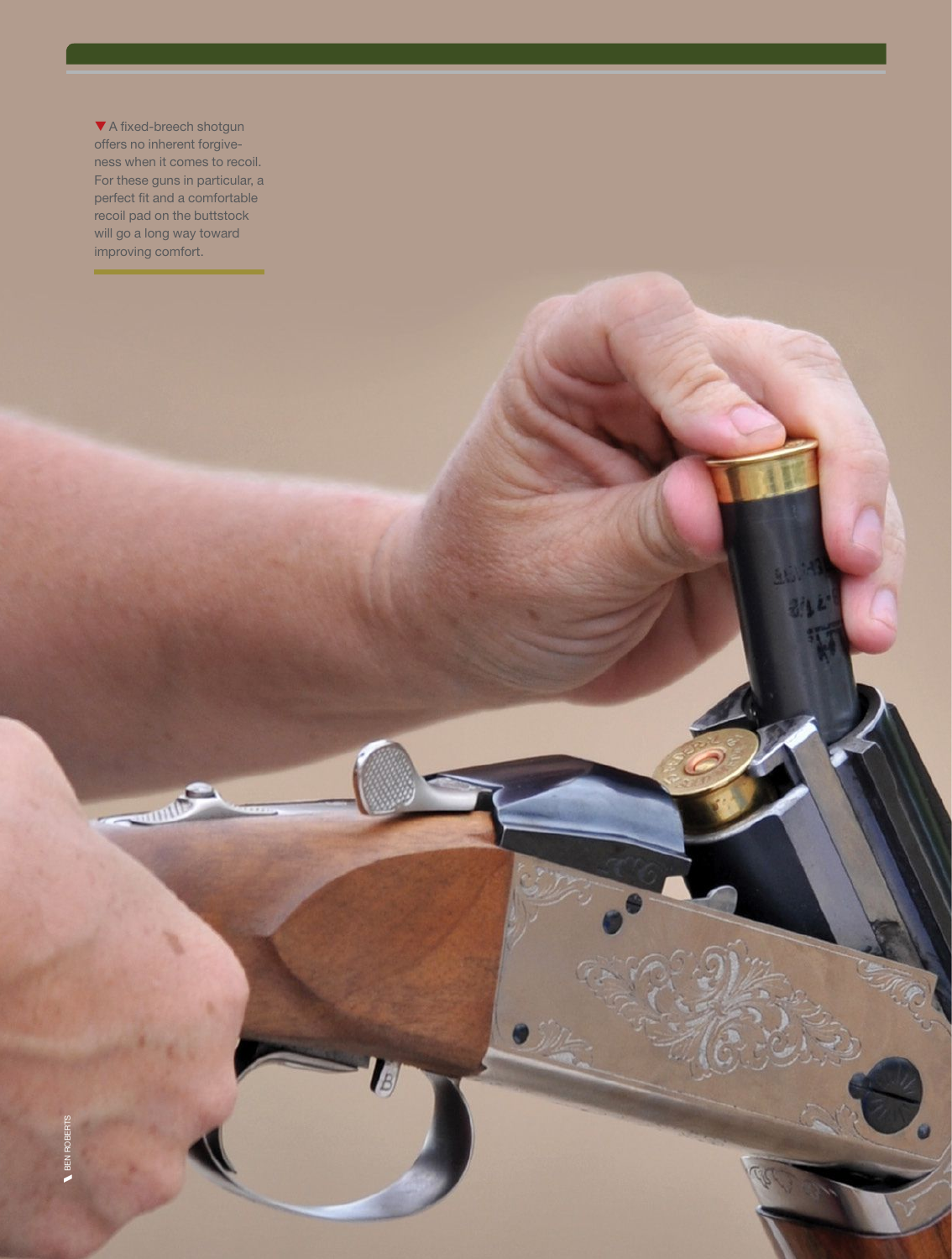## Reduce Recoil With RIGHT GUN And Load The

Nothing causes your scores to tank faster than a sore shoulder. With the right combination of gun and load for your body size, you can keep recoil to a minimum.

*BY TOM ROSTER* 

**Recoil is the number one negative inhibiting and suppressing shotgunners' scores. On top of that, recoil is the number one phenomenon making shotgun shooting uncomfortable for light-bodied shooters — youth and women espec** ing shotgunners' scores. On top of that, recoil is the number one phenomenon making shotgun shooting uncomfortable for light-bodied shooters — youth and women especially — turning them off of clay target shooting. If you personto increase recruitment, we all need to recognize the ugly reality of recoil. And then *do something about it.* 

First, consider scores. Once recoil becomes a big enough negative to your shooting that you begin involuntarily flinching — shoving your shoulder forward, lifting your head from the gun or closing your eyes at the moment of pulling the trigger — from that point forward you will never improve on your scores at clays or afield. At that point you need to take serious steps to reduce recoil.



 $\blacktriangleright$  Shot charge weight is an important factor in load selection. Going from 11 ⁄8-ounce to 1-ounce (or smaller) shells will save you a significant amount of free recoil during the course of an event.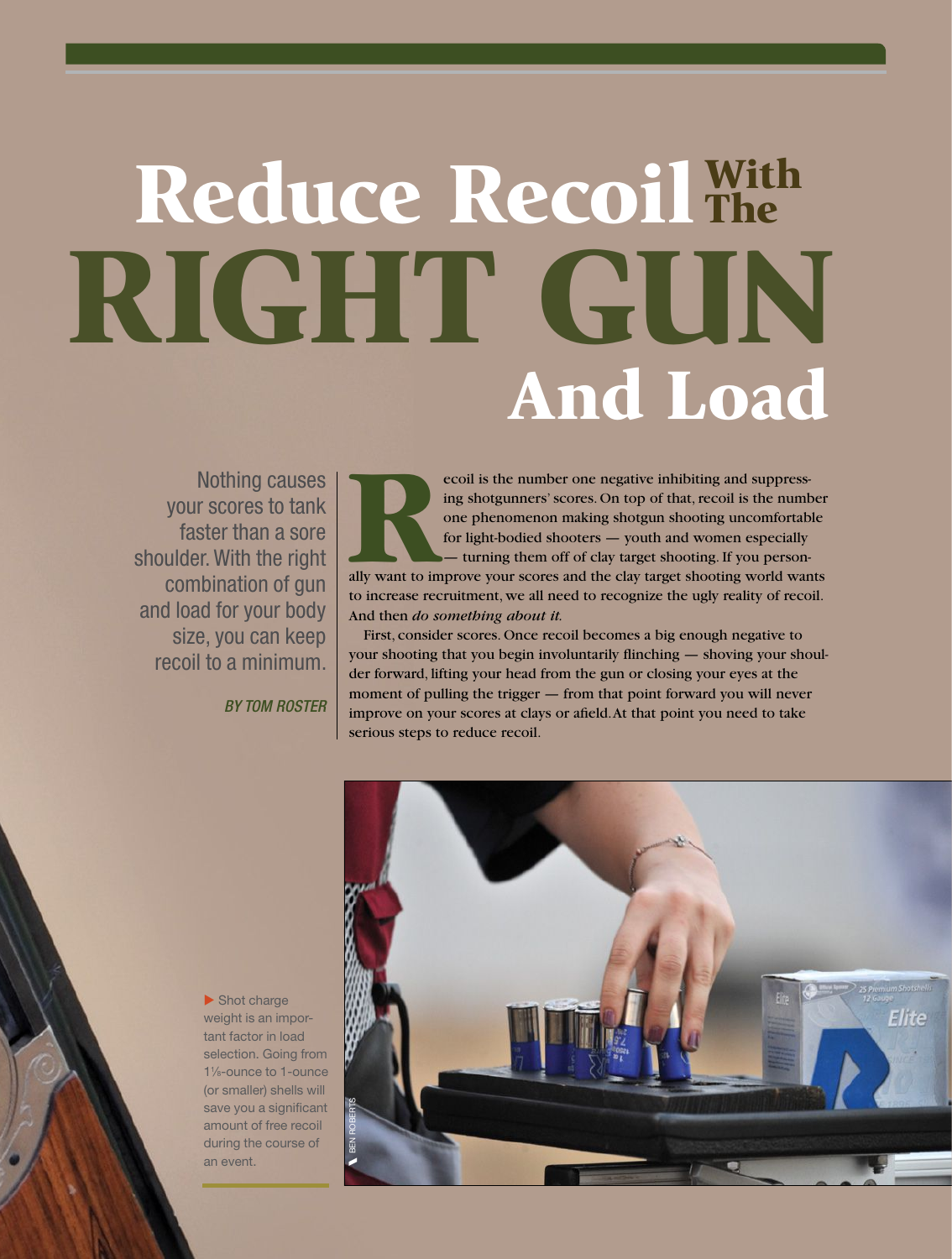## UNDERSTANDING ACTUAL (FREE) RECOIL

If we're going to conquer recoil, we had to first understand how recoil works. f we're going to conquer recoil, we have

All recoil in shotgun shooting originates in the shotshell itself.

Actual or free recoil is a simple, inescapable phenomenon of physics — for every action there is an equal and opposite reaction. The action in a shotshell involves accelerating the weight of the ejecta (shot charge plus wad) out of the barrel. The reaction (recoil) is the resulting force generated in the opposite direction toward the shoulder and face. It is proportional to the launch-velocity speed and the weight of the shot charge.

All recoil force is transferred to the shooter through the gun. The heavier the gun, the less recoil reaches the shooter. If the gun has a gas-operated autoloading system, then it bleeds off some of the recoil force, and even less recoil reaches the shooter.

Actual recoil can be reduced by shooting lighter and slower loads. If you want to know how to calculate actual recoil, go to *Hodgdon's Basic Reloader's Manual*, available free from Hodgdon at *[www.hodgdon.](http://www.hodgdon.com) [com](http://www.hodgdon.com)*, phone (913) 362-9455. In it you'll find an excellent little explanation on the effect of recoil caused by shotshell loads versus gun weight. It also presents the most common formula used by the shotgunning industry for calculating recoil when shooting a shotgun. The formula takes into account all the factors involved, including gun weight, weight of the ejecta, powder weight and velocity.

Second, consider recruitment. Once most 150-pound-or-lighter beginning shooters start experiencing pain when pulling the trigger, unless immediate mitigations are put into place to reduce the actual and felt recoil of their gun/load combination, they soon drift away from the sport. And there goes another potential member of NSSA-NSCA. It can even stop their shotgun shooting altogether so that local ranges lose the benefit of active shooters practicing and engaging in fun shoots at their club.

What about those really good, champion shooters grinding up thousands of targets a year, absorbing all the recoil of heavy, fast loads even in fixed-breech shotguns such as over/ unders, without seeming to have trouble with recoil? The answer

> $\blacktriangledown$  Gas-operated semi-autos mitigate some of the recoil via the action, allowing you to shoot slightly faster loads without an increase in felt recoil.



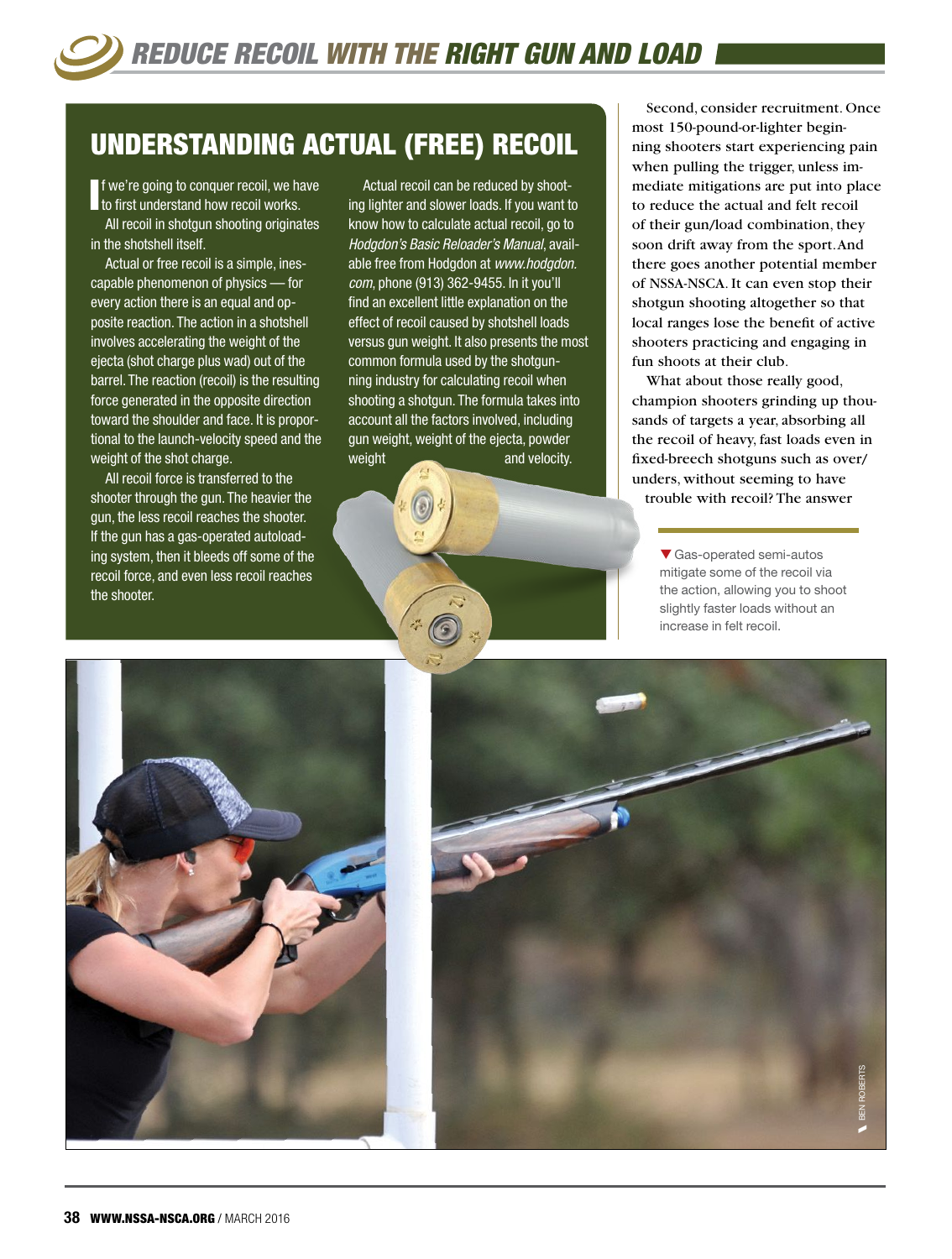

 $\triangle$  Ammo selection is also about velocity — faster loads generate more recoil. If you really want velocities higher than 1,200 fps, try stepping down the weight of the shot charge.

is: Look at them. Most of them are heavy-bodied men weighing nearly or over 200 pounds. Few approach the 150-pound-or-less body size that suffers most from recoil. So it's their bodies and weight that make recoil less punishing for them. If you don't have as heavy a body as theirs, you're going to have more trouble with recoil. And this is especially true as shooters age. Thus two undeniable facts: Light bodies and older bodies are simply more sensitive to recoil.

Since the shotshell is where harsh recoil originates, let's look at what factors in a given load cause the recoil. First, velocity: Every 50 fps increase in velocity of shotshell loads has a significant effect on increasing recoil. Let's say you're a 12-gauge sporting clays shooter toting a typical sporting clays-type over/under shotgun that weighs close to 8 pounds. If you're shooting a typical 1<sup>1</sup>%-oz. lead load with an instrumental velocity of 1,145 fps, that load in your 8-pound gun is generating about 19.86 ft./ lbs. of free recoil; let's call it 20 ft./ lbs. This means during the course of a 100-target event, you're going to be absorbing almost one ton of cumulative recoil!



The finest sport glasses for shooting professionals and enthusiasts.

> **Since 1949** Decot Hy-Wyd **Sport Glasses** has been setting the

Decot Revel Clays Package standards

for sports eyewear. Our glasses are made for all non-contact sports that require accurate sports vision, including clay target shooting sports, rifle and pistol shooting, hunting, billiards, archery, fishing, golf, and are also great for everyday wear.



with a live. professional, dedicated member of the Decot staff who will listen to your needs and assist you in making the best choice.

Give us a call and speak

Hy-Wyd Hy-Lo 1-800-528-1901 | decot.com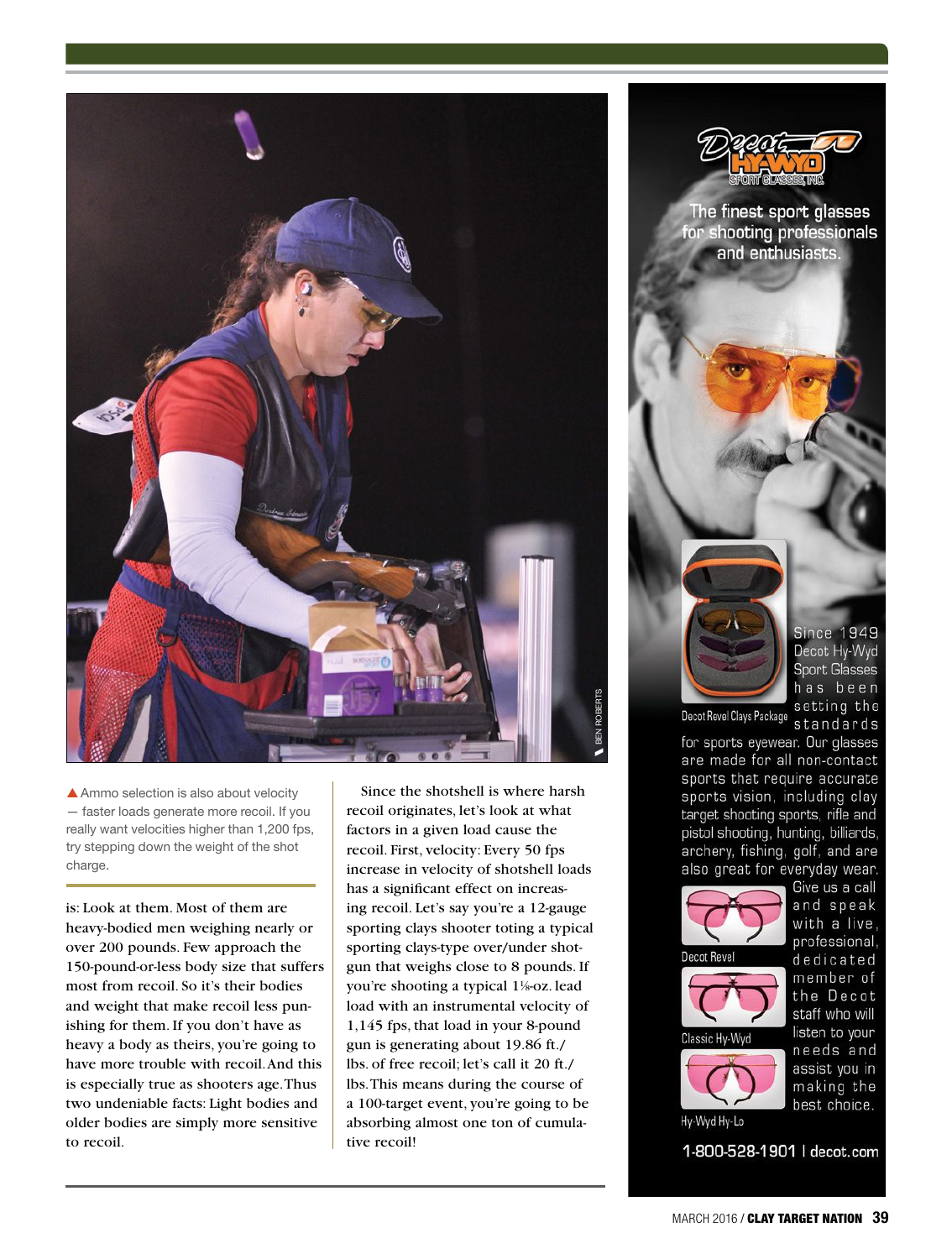## *REDUCE RECOIL WITH THE RIGHT GUN AND LOAD*



## UNDERSTANDING AND REDUCING FELT RECOIL

 $\blacksquare$  elt recoil is simply the amount of recoil  $\blacksquare$  force felt or perceived by the shooter. It is not a calculable or measurable phenomenon like actual recoil, because individual shooters have uniquely individual sensitivity levels to recoil, and some of the factors that make up felt recoil are impossible to measure. So in reducing recoil, besides reducing the actual recoil force generated by the shotshell by going to lighter and slower loads, there are other options a shooter can employ to reduce the felt recoil sensation he or she must deal with.

Next to increasing gun weight, in my experience the most important step is to employ a good, thick recoil pad on the butt of every shotgun. This cushions the recoil blow significantly, causing it to be felt as more of a soft push than a sharp rap. A proper recoil pad absolutely eliminates any bruising of the shoulder.

A second important option is to be sure the gun fits properly. With regard to felt recoil, the most important variable is length of

pull. Too short a length of pull causes the triggerhand thumb to smash into the nose.

Third, much of each shooter's sensitivity to recoil is reaction to the muzzle blast or the loud sound made by the shotshell ejecta as it leaves the muzzle. Good hearing protection is imperative; it will help eliminate flinching from muzzle blast and protect one's hearing from erosion over time.

Fourth is to be sure not to shoot any shotgun with a sharp comb. A rounded and wide comb is good, while a sharp and narrow comb will cause the stock to bite into the cheek.

Fifth, padded shoulder panels help some shooters.

And lastly, the most recoil-sensitive shooters benefit from "hydracoil" type devices which in effect put a mechanical or pneumatic spring between the butt of the gun and the shoulder.

How about porting? Ported barrels and screwin chokes do not reduce the rearward thrust of recoil. But if properly installed, ports can mitigate slightly the recoil-caused upward jump of the gun.



Every shooter could significantly reduce recoil, especially during practice, by going to ¾-ounce lead 28-gauge loads. Even at 1,300 fps, this load is still comfortable to shoot for even light-bodied shooters.

 $\blacktriangleleft$  A smaller-built shooter can effectively handle about 16 ft./ lbs. of free recoil. Higher than that, and scores start eroding as the day goes on.

I've kept the scores of hundreds of shooters using 8-pound or nearly 8-pound fixed-breech shotguns, and their scores over time tell me that 20 ft./lbs. of free recoil is about all any 200-pound shooter can repeatedly withstand in a 50- to 100-target event without having scores begin to erode. If you weigh less than 200 pounds, your scores will be negatively affected by even 20 ft./lbs. of recoil. If you weigh about 150 pounds, you're not going to be able handle much more than about 16 ft./lbs. of free recoil throughout a typical sporting clays shoot.

And if you're a 150-pound shooter but you're shooting a gun lighter than 8 pounds — gas-operated autoloader or not — you're not going to be able to handle even 17 ft./lbs. of free recoil. For every pound less in gun weight you are swinging, your shotshell load is going to be transferring significantly more recoil to your body. So, you're not going to be able to handle a 11 ⁄8-ounce load at even 1,145 fps very well. You're going to need to be shooting 1 ounce or lighter loads at very modest velocities. You'll see why in a minute.

With 20 ft./lbs. in mind as the maximum free recoil most 200-pound shooters can withstand, let's look at what happens when we